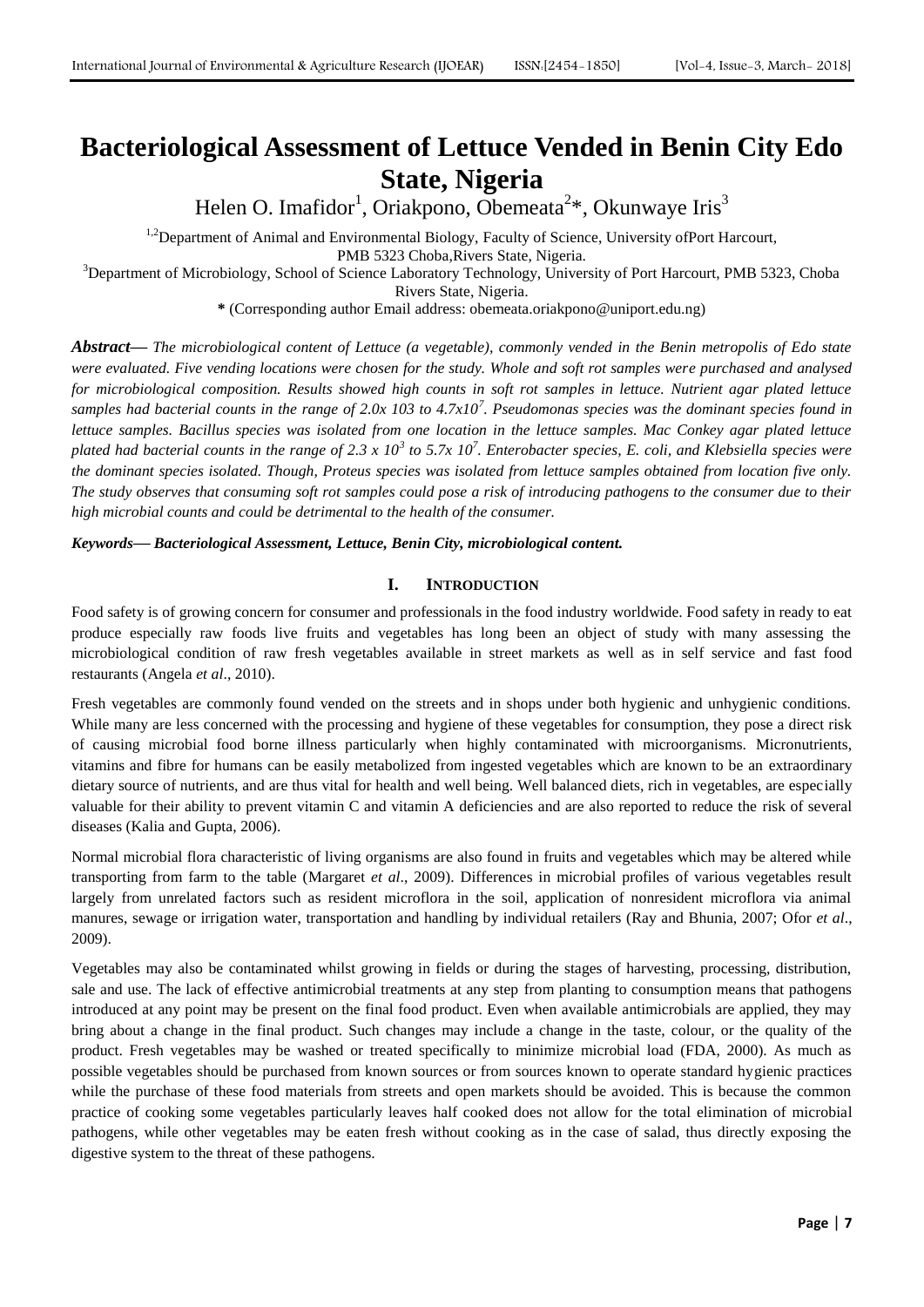The objectives of this study therefore were to evaluate the bacteriologic assessment of lettuce from street vended locations in Benin city Edo state and to identify the bacteria genus present on locally obtained lettuce.

### **II. MATERIALS AND METHODS**

#### **2.1 Lettuce Samples**

Lettuce a vegetable were used for this study representing a commonly consumed vegetable in Nigeria. A total of 100 samples of lettuce were purchased from 5 different vending locations in Benin metropolis in Edo State. The vegetable from each sampling location were purchased and transported to the laboratory in a cool box at  $\pm 4^0$ c.

#### **2.2 Preparation of Samples for Microbiological Analysis**

Ten grams of lettuce were collected individually using a sterile scapel. These were separately added to 90ml of 0.1percent, peptone water and homogenized separately in a blender. One millilitre of each homogenate was transferred to separate test tubes containing 9ml peptone water to obtain a dilution of  $10^{-1}$ . In a similar manner, 1ml each was transferred from this dilution to separate test tubes containing 9ml diluents and the process was repeated until a dilution of  $10^{-9}$  was obtained for the lettuce samples.

#### **2.3 Enumeration of Micro Organisms**

0.1ml from each dilution of samples was transferred to plates of nutrient agar using the spread plate technique. Plates containing nutrient agar were incubated at  $37^{\circ}$ C for 18-24hrs. Counts were made after incubation from plates having 30-300 colonies.

#### **2.4 Identification of Bacterial Isolates**

Bacterial colonies with characteristic edges, colours and sizes were isolated and purified by subculturing on nutrient agar plates and examined with a hand lens and each isolate subjected to biochemical test using the Bergey's manual of systematic bacteriology. The different tests carried out were used in identifying the isolates to their genus level.

## **III. RESULTS**

Microbiological analyses of both whole and soft rot lettuce samples revealed that soft rot samples had the highest bacterial counts as compared to the whole samples. Soft rot samples had higher bacterial counts than whole samples as shown in table 7 and 11. The total viable count of soft rot lettuce samples were in the range of  $2.1x\ 10^7$  to  $5.7x10^7$ cfu/g while whole samples had its total viable count as  $2.0x10^3$  to  $6.4x10^3$ cfu/g.

Lettuce samples plated on nutrient agar revealed that *pseudomonasspecies* was the dominant organism found in both whole and soft rot samples obtained from locations 1 to 5. *Bacillusspecies* was isolated from soft rot samples obtained at location 5 only.A total number of six genera of microorganisms were isolated from lettuce samples which include *Pseudomonas spp* (23%), *Bacillus spp*(4%), *Enterobacterspp* (23%), *Klebsiellaspp* (23%), *Escherichia coli* (23%) and *Proteus spp* (4%).

Morphological characteristics of the test organisms revealed that the diameter of the colonies were in the range of 0.2- 3.0mm.

| <b>Sample</b><br>code | <b>Organism</b>  | <b>Colony Characteristics</b>                                                        |
|-----------------------|------------------|--------------------------------------------------------------------------------------|
| L1.                   | Pseudomonas sp   | Greenish colonies of 0.4mm in diameter, circular, raised, opaque, with entire edges. |
| $L2$ .                | Escherichia coli | Pink, convex, opaque, smooth surface, entire edge, circular, 1-2mm in diameter       |
| L 3.                  | Proteus sp       | Milky, convex, opaque, smooth surface, mucoid, spreading 2-3mm in diameter.          |
| L <sub>4</sub> .      | Bacillus sp      | Creamish colonies of 0.5mm in diameter, irregular, flat, opaque with curled edges.   |
| L 5.                  | Klebsiellasp     | Pink, convex, opaque, smooth surface, circular, entire edge, 1-2mm in diameter       |
| L 6.                  | Enterobactersp   | Colourless, flat, serrated edge circular, 1-2mm in diameter.                         |

**TABLE 1 MORPHOLOGICAL CHARACTERISTICS OF THE ISOLATE**

*Key: L – Lettuce*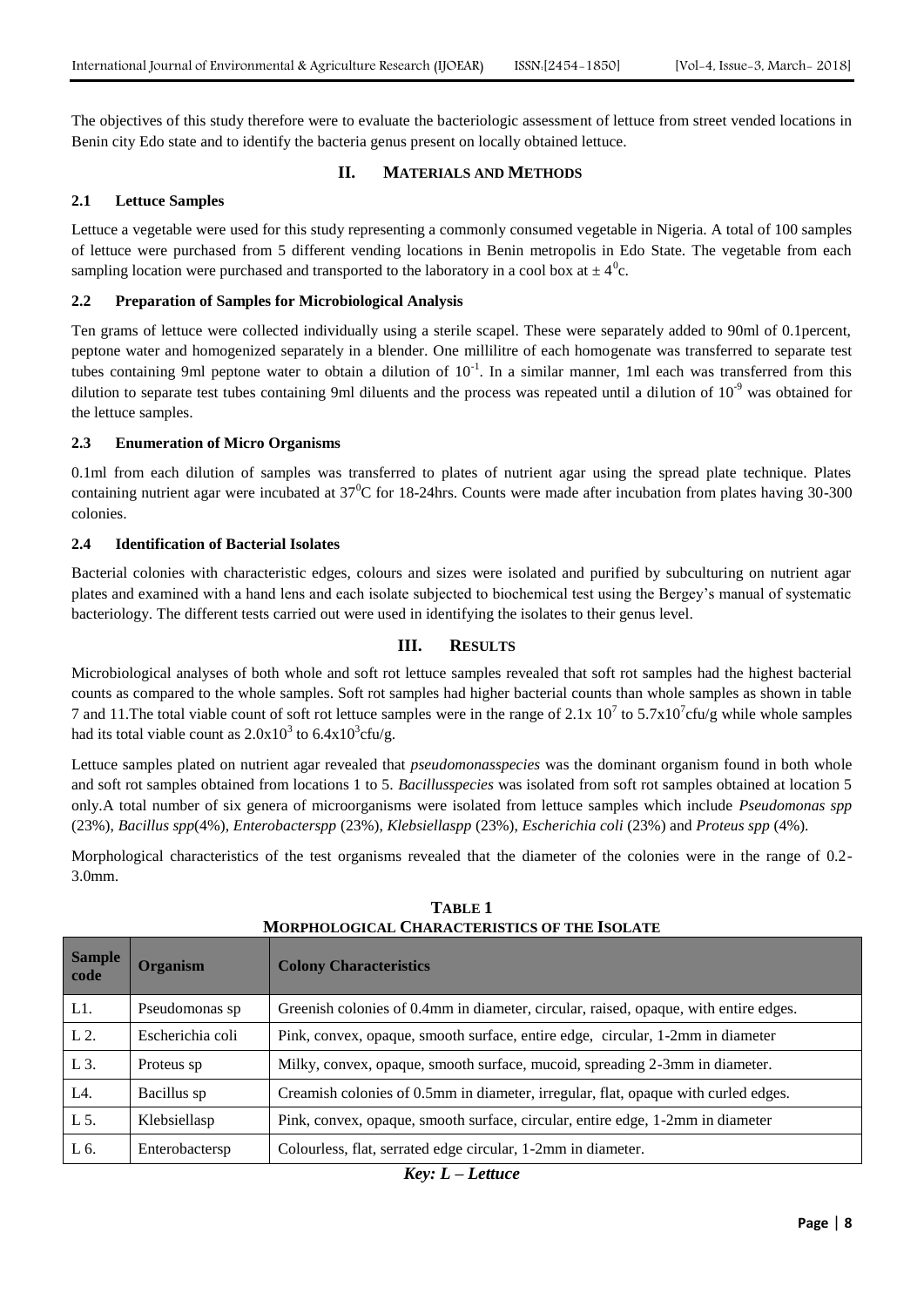| KESULIS FUK INTIKIENI AGAK FLATED LETTUCE SAMFLES FKUM LOCATION T |                         |                       |             |                            |                       |  |  |  |  |  |  |
|-------------------------------------------------------------------|-------------------------|-----------------------|-------------|----------------------------|-----------------------|--|--|--|--|--|--|
| Sample code                                                       | <b>Whole</b><br>samples | <b>Organism found</b> | Sample code | <b>Soft rot</b><br>samples | <b>Organism found</b> |  |  |  |  |  |  |
| $LWN1-01$                                                         | 4.1 x $10^3$            | Pseudomonas sp        | $LSN1-01$   | $3.9 \times 10^{7}$        | Pseudomonas sp        |  |  |  |  |  |  |
| $LWN2-01$                                                         | $3.2 \times 10^3$       | Pseudomonas sp        | $LSN2-01$   | $3.7 \times 10^{7}$        | Pseudomonas sp        |  |  |  |  |  |  |
| $LWN3-01$                                                         | $3.3 \times 10^3$       | Pseudomonas sp        | $LSN3-01$   | $4.2 \times 10^{7}$        | Pseudomonas sp        |  |  |  |  |  |  |
| $LWN4-01$                                                         | $2.0 \times 10^3$       | Pseudomonas sp        | $LSN4-01$   | $4.4 \times 10^{7}$        | Pseudomonas sp        |  |  |  |  |  |  |
| $LWN5-01$                                                         | $2.7 \times 10^3$       | Pseudomonas sp        | $LSN5-01$   | $4.5 \times 10^{7}$        | Pseudomonas sp        |  |  |  |  |  |  |
| LWN6-01                                                           | $2.3 \times 10^3$       | Pseudomonas sp        | $LSN6-01$   | $4.7 \times 10^{7}$        | Pseudomonas sp        |  |  |  |  |  |  |

**TABLE 2 RESULTS FOR NUTRIENT AGAR PLATED LETTUCE SAMPLES FROM LOCATION 1**

# **TABLE 3**

# **RESULTS FOR NUTRIENT AGAR PLATED LETTUCE SAMPLES FROM LOCATION 2**

| <b>Sample</b><br>code | Whole<br>samples  | <b>Organism found</b> | <b>Sample</b><br>code | <b>Soft rot samples</b> | <b>Organism found</b> |
|-----------------------|-------------------|-----------------------|-----------------------|-------------------------|-----------------------|
| LWN1-02               | $2.0 \times 10^3$ | Pseudomonas sp        | $LSN1-02$             | $3.7 \times 10^7$       | Pseudomonas sp        |
| LWN2-02               | $2.1 \times 10^3$ | Pseudomonas sp        | $LSN2-02$             | $3.5 \times 10^{7}$     | Pseudomonas sp        |
| LWN3-02               | $2.6 \times 10^3$ | Pseudomonas sp        | $LSN3-02$             | $3.7 \times 10^7$       | Pseudomonas sp        |
| LWN4-02               | $3.1 \times 10^3$ | Pseudomonas sp        | $LSN4-02$             | 3.6 x $10^7$            | Pseudomonas sp        |
| LWN5-02               | $2.5 \times 10^3$ | Pseudomonas sp        | $LSN5-02$             | $3.9 \times 10^{7}$     | Pseudomonas sp        |
| LWN6-02               | $5.7 \times 10^3$ | Pseudomonas sp        | LSN6-02               | $2.1 \times 10^7$       | Pseudomonas sp        |

# **TABLE 4 RESULTS FOR NUTRIENT AGAR PLATED LETTUCE SAMPLES FROM LOCATION 3**

| <b>Sample</b><br>code | <b>Whole</b><br>samples | <b>Organism found</b> | <b>Sample</b><br>code | Soft rot<br>samples | <b>Organism found</b> |  |  |
|-----------------------|-------------------------|-----------------------|-----------------------|---------------------|-----------------------|--|--|
| $LWN1-03$             | $3.9 \times 10^3$       | Pseudomonas sp        | $LSN1-03$             | $3.1 \times 10^7$   | Pseudomonas sp        |  |  |
| LWN2-03               | $3.7 \times 10^3$       | Pseudomonas sp        | LSN2-03               | $2.9 \times 10^7$   | Pseudomonas sp        |  |  |
| $LWN3-03$             | $2.0 \times 10^3$       | Pseudomonas sp        | $LSN3-03$             | $3.7 \times 10^7$   | Pseudomonas sp        |  |  |
| LWN4-03               | $4.3 \times 10^3$       | Pseudomonas sp        | $LSN4-03$             | $3.3 \times 10^7$   | Pseudomonas sp        |  |  |
| $LWN5-03$             | $2.6 \times 10^3$       | Pseudomonas sp        | $LSN5-03$             | $3.5 \times 10^7$   | Pseudomonas sp        |  |  |
| LWN6-03               | $2.7 \times 10^3$       | Pseudomonas sp        | LSN6-03               | 4.1 x $10^7$        | Pseudomonas sp        |  |  |

**TABLE 5 RESULTS FOR NUTRIENT AGAR PLATED LETTUCE SAMPLES FROM LOCATION 4**

| <b>Sample</b><br>code | <b>Whole</b><br>samples | <b>Organism found</b> | <b>Sample</b><br>code | Soft rot<br>samples | <b>Organism found</b> |
|-----------------------|-------------------------|-----------------------|-----------------------|---------------------|-----------------------|
| $LWN1-04$             | $4.3 \times 10^3$       | Pseudomonas sp        | $LSN1-04$             | $2.1 \times 10^7$   | Pseudomonas sp        |
| $LWN2-04$             | $3.5 \times 10^3$       | Pseudomonas sp        | $LSN2-04$             | $3.2 \times 10^7$   | Pseudomonas sp        |
| LWN3-04               | $3.2 \times 10^3$       | Pseudomonas sp        | $LSN3-04$             | $3.1 \times 10^7$   | Pseudomonas sp        |
| LWN4-04               | 2.1 x $10^3$            | Pseudomonas sp        | $LSN4-04$             | $3.3 \times 10^7$   | Pseudomonas sp        |
| <b>LWN5-04</b>        | $2.3 \times 10^3$       | Pseudomonas sp        | LSN5-04               | $3.2 \times 10^7$   | Pseudomonas sp        |
| LWN6-04               | $3.7 \times 10^3$       | Pseudomonas sp        | LSN6-04               | $3.1 \times 10^7$   | Pseudomonas sp        |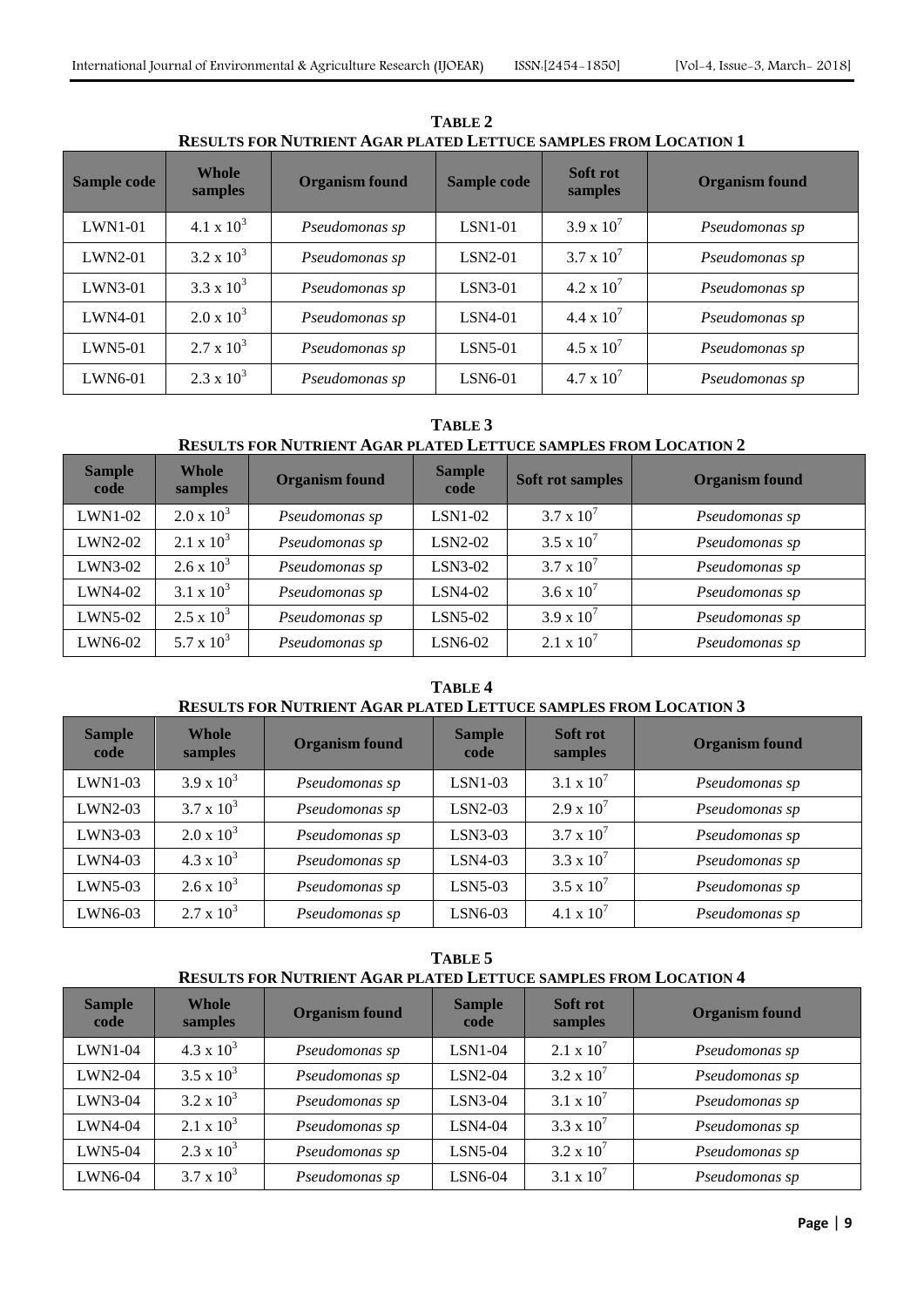| <b>Sample</b><br>code | <b>Whole</b><br>samples | <b>Organism found</b> | Soft rot<br><b>Sample</b><br>samples<br>code |                     | <b>Organism found</b>       |
|-----------------------|-------------------------|-----------------------|----------------------------------------------|---------------------|-----------------------------|
| $LWN1-05$             | $2.1 \times 10^3$       | Pseudomonas sp        | $LSN1-05$                                    | $3.0 \times 10^{7}$ | Pseudomonas sp, Bacillus sp |
| $LWN2-05$             | $2.3 \times 10^3$       | Pseudomonas sp        | $LSN2-05$                                    | 3.1 x $10^{7}$      | Pseudomonas sp, Bacillus sp |
| $LWN3-05$             | $2.9 \times 10^3$       | Pseudomonas sp        | $LSN3-05$                                    | $3.2 \times 10^7$   | Pseudomonas sp, Bacillus sp |
| $LWN4-05$             | $3.5 \times 10^3$       | Pseudomonas sp        | $LSN4-05$                                    | $2.1 \times 10^7$   | Pseudomonas sp, Bacillus sp |
| LWN5-05               | $2.7 \times 10^3$       | Pseudomonas sp        | $LSN5-05$                                    | $3.5 \times 10^7$   | Pseudomonas sp, Bacillus sp |
| $LWN6-05$             | $3.4 \times 10^3$       | Pseudomonas sp        | LSN6-05                                      | $3.7 \times 10^7$   | Pseudomonas sp, Bacillus sp |

**TABLE 6 RESULTS FOR NUTRIENT AGAR PLATED LETTUCE SAMPLES FROM LOCATION 5**

# **TABLE 7 RESULTS FOR MAC CONKEY AGAR PLATED LETTUCE SAMPLES FROM LOCATION 1**

| Sample code | <b>Whole</b><br>samples | <b>Organism found</b> | <b>Sample</b><br>code | Soft rot<br>samples | <b>Organism found</b>                   |
|-------------|-------------------------|-----------------------|-----------------------|---------------------|-----------------------------------------|
| $LWM1-01$   | $2.4 \times 10^3$       | Escherichia coli      | $LSM1-01$             | $4.4 \times 10^{6}$ | Enterobacter sp, klebsiella sp, E. coli |
| $LWM2-01$   | $2.3x\;10^3$            | Escherichia coli      | $LSM2-01$             | 5.4 X $10^6$        | Enterobacter sp, klebsiella sp, E. Coli |
| $LWM3-01$   | $2.6x\;10^3$            | Escherichia coli      | $LSM3-01$             | $5.7 \times 10^6$   | Enterobacter sp, klebsiella sp, E. Coli |
| $LWM4-01$   | $3.1x\ 10^3$            | Escherichia coli      | $LSM4-01$             | $4.3 \times 10^6$   | Enterobacter sp, klebsiella sp, E. Coli |
| $LWM5-01$   | $3.4x\ 10^3$            | Escherichia coli      | $LSM5-01$             | $4.4 \times 10^6$   | Enterobacter sp, klebsiella sp, E. Coli |
| LWM6-01     | $3.2x\;10^3$            | Escherichia coli      | LSM6-01               | $4.7 \times 10^{6}$ | Enterobacter sp, klebsiella sp, E. Coli |

# **TABLE 8 RESULTS FOR MAC CONKEY AGAR PLATED LETTUCE SAMPLES FROM LOCATION 2**

| Sample code | Whole<br>samples | <b>Organism</b><br>found | <b>Sample</b><br>code | Soft rot<br>samples | <b>Organism found</b>                   |
|-------------|------------------|--------------------------|-----------------------|---------------------|-----------------------------------------|
| $LWM1-02$   | 5.2 x $10^3$     | Escherichia coli         | $LSM1-02$             | 5.4 X $10^7$        | Enterobacter sp, klebsiella sp, E. Coli |
| $LWM2-02$   | $6.4x10^{3}$     | Escherichia coli         | $LSM2-02$             | 5.6 X $10^7$        | Enterobacter sp, klebsiella sp, E. Coli |
| $LWM3-02$   | $2.2x\;10^3$     | Escherichia coli         | $LSM3-02$             | 5.4 X $10^7$        | Enterobacter sp, klebsiella sp, E. Coli |
| $LWM4-02$   | $4.1x\;10^3$     | Escherichia coli         | $LSM4-02$             | 5.5 X $10^7$        | Enterobacter sp, klebsiella sp, E. Coli |
| $LWM5-02$   | $3.4x\,10^3$     | Escherichia coli         | $LSM5-02$             | 5.3 X $10^7$        | Enterobacter sp, klebsiella sp, E. Coli |
| LWM6-02     | $4.2x\;10^3$     | Escherichia coli         | $LSM6-02$             | $5.2 \times 10^7$   | Enterobacter sp, klebsiella sp, E. Coli |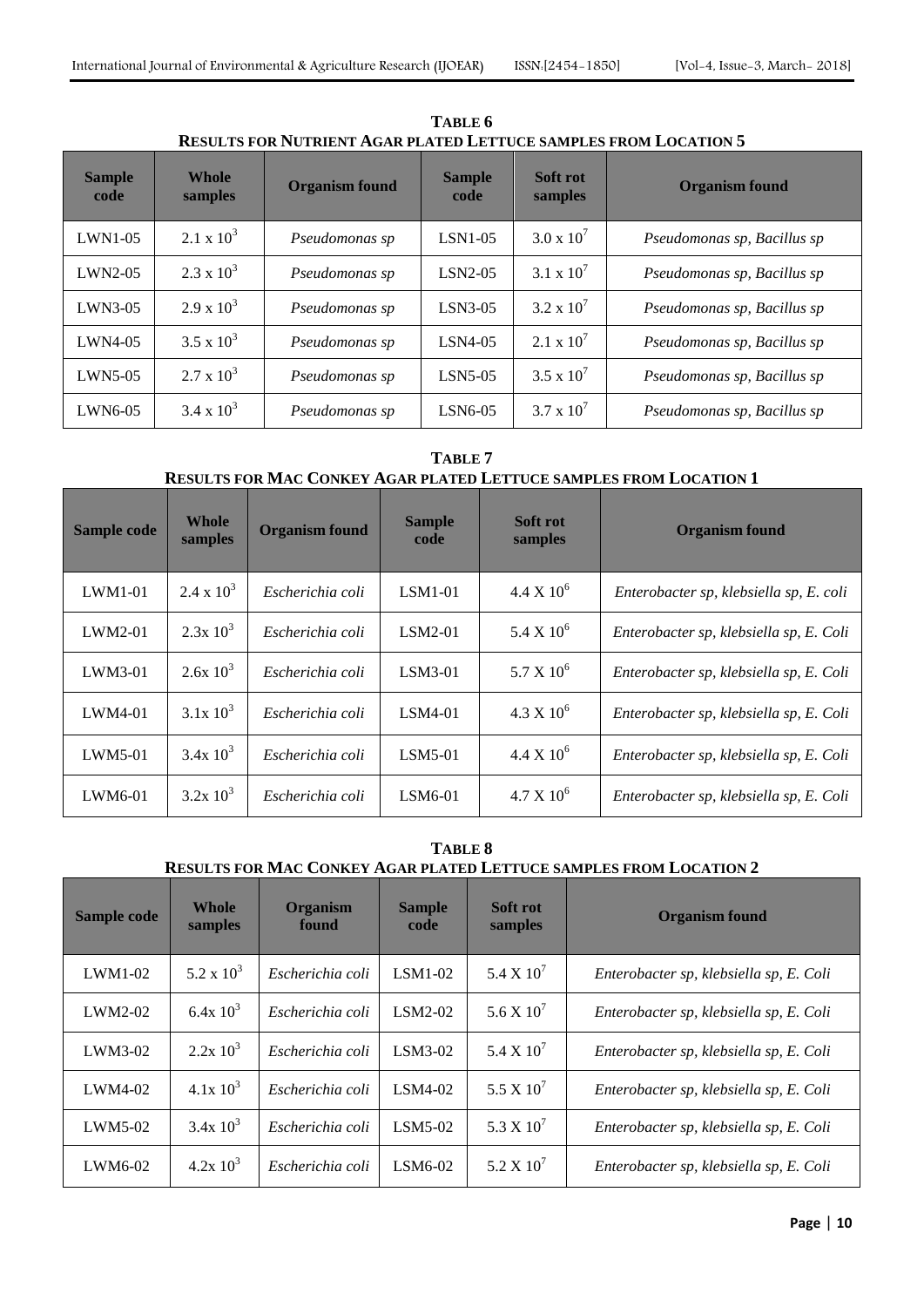| <u>KESULIS FOK MAC CONKET AGAR FLATED LETTUCE SAMPLES FROM LOCATION 3</u> |                         |                          |                       |                        |                                         |  |  |  |  |  |  |
|---------------------------------------------------------------------------|-------------------------|--------------------------|-----------------------|------------------------|-----------------------------------------|--|--|--|--|--|--|
| Sample code                                                               | <b>Whole</b><br>samples | <b>Organism</b><br>found | <b>Sample</b><br>code | Soft rot<br>samples    | <b>Organism found</b>                   |  |  |  |  |  |  |
| $LWM1-03$                                                                 | $3.7 \times 10^3$       | Escherichia coli         | $LSM1-03$             | $4.5X10^6$             | Enterobacter sp, klebsiella sp, E. Coli |  |  |  |  |  |  |
| $LWM2-03$                                                                 | $2.3 \times 10^3$       | Escherichia coli         | $LSM2-03$             | $4.4X\,10^6$           | Enterobacter sp, klebsiella sp, E. Coli |  |  |  |  |  |  |
| $LWM3-03$                                                                 | $3.5 \times 10^3$       | Escherichia coli         | $LSM3-03$             | $5.2X$ 10 <sup>6</sup> | Enterobacter sp, klebsiella sp, E. Coli |  |  |  |  |  |  |
| $LWM4-03$                                                                 | $2.4 \times 10^3$       | Escherichia coli         | $LSM4-03$             | $5.3X10^6$             | Enterobacter sp, klebsiella sp, E. Coli |  |  |  |  |  |  |
| $LWM5-03$                                                                 | $3.4 \times 10^3$       | Escherichia coli         | $LSM5-03$             | 5.4X $10^6$            | Enterobacter sp, klebsiella sp, E. Coli |  |  |  |  |  |  |
| LWM6-03                                                                   | $2.4 \times 10^3$       | Escherichia coli         | $LSM6-03$             | $4.9X10^{6}$           | Enterobacter sp, klebsiella sp, E. Coli |  |  |  |  |  |  |

**TABLE 9 RESULTS FOR MAC CONKEY AGAR PLATED LETTUCE SAMPLES FROM LOCATION 3**

#### **TABLE 10**

# **RESULTS FOR MAC CONKEY AGAR PLATED LETTUCE SAMPLES FROM LOCATION 4**

| Sample code | <b>Whole</b><br>samples | Organism found   | Sample code | Soft rot<br>samples | <b>Organism found</b>                   |
|-------------|-------------------------|------------------|-------------|---------------------|-----------------------------------------|
| $LWM1-04$   | $2.3 \times 10^3$       | Escherichia coli | $LSM1-04$   | $4.5X10^{6}$        | Enterobacter sp, klebsiella sp, E. coli |
| $LWM2-04$   | $2.6x\,10^3$            | Escherichia coli | $LSM2-04$   | $4.2X\,10^6$        | Enterobacter sp, klebsiella sp, E. coli |
| $LWM3-04$   | $2.6x\ 10^3$            | Escherichia coli | $LSM3-04$   | $4.1X\,10^{6}$      | Enterobacter sp, klebsiella sp, E. coli |
| $LWM4-04$   | $2.4x\;10^3$            | Escherichia coli | $LSM4-04$   | $4.0X10^6$          | Enterobacter sp, klebsiella sp, E. coli |
| $LWM5-04$   | $2.1x\ 10^3$            | Escherichia coli | $LSM5-04$   | $5.0X10^6$          | Enterobacter sp, klebsiella sp, E. coli |
| LWM6-04     | $2.5x 10^3$             | Escherichia coli | LSM6-04     | $5.1X\,10^6$        | Enterobacter sp, klebsiella sp, E. coli |

## **TABLE 11 RESULTS FOR MAC CONKEY AGAR PLATED LETTUCE SAMPLES FROM LOCATION 5**

| <b>Sample</b><br>code | Whole<br>samples | <b>Organism</b><br>found | <b>Sample</b><br>code | Soft rot<br>samples | <b>Organism found</b>                               |
|-----------------------|------------------|--------------------------|-----------------------|---------------------|-----------------------------------------------------|
| $LWM1-05$             | $4.2x\ 10^3$     | Escherichia coli         | $LSM1-05$             | $4.1X\,10'$         | Enterobacter sp, Proteus sp, E. coli, klebsiella sp |
| LWM2-05               | $4.5x10^{3}$     | Escherichia coli         | $LSM2-05$             | 4.4X10'             | Enterobacter sp, Proteus sp, E. coli, klebsiella sp |
| $LWM3-05$             | $6.4x\ 10^3$     | Escherichia coli         | $LSM3-05$             | $4.3X\,10'$         | Enterobacter sp, Proteus sp, E. coli, klebsiella sp |
| $LWM4-05$             | $4.6x\,10^{3}$   | Escherichia coli         | $LSM4-05$             | $5.1X\,10^7$        | Enterobacter sp, Proteus sp, E. coli, klebsiella sp |
| $LWM5-05$             | 5.3x $10^3$      | Escherichia coli         | $LSM5-05$             | $5.7X$ $10^7$       | Enterobacter sp, Proteus sp, E. coli, klebsiella sp |
| $LWM6-05$             | $5.7x 10^3$      | Escherichia coli         | LSM6-05               | 5.4X $10^{7}$       | Enterobacter sp, Proteus sp, E. coli, klebsiella sp |

*KEY:*

*LSN 1-6 LETTUCE SOFT ROT SAMPLES PLATED ON NUTRIENT AGAR LWN 1-6 LETTUCE WHOLE SAMPLES PLATED ON NUTRIENT AGAR LWM 1-6 LETTUCE WHOLE SAMPLES PLATED ON MacConkey AGAR LSM 1-6 LETTUCE SOFT ROT SAMPLES PLATED ON MacConkey AGAR 01 – 05 LOCATIONS FROM WHICH SAMPLES WERE PURCHASE*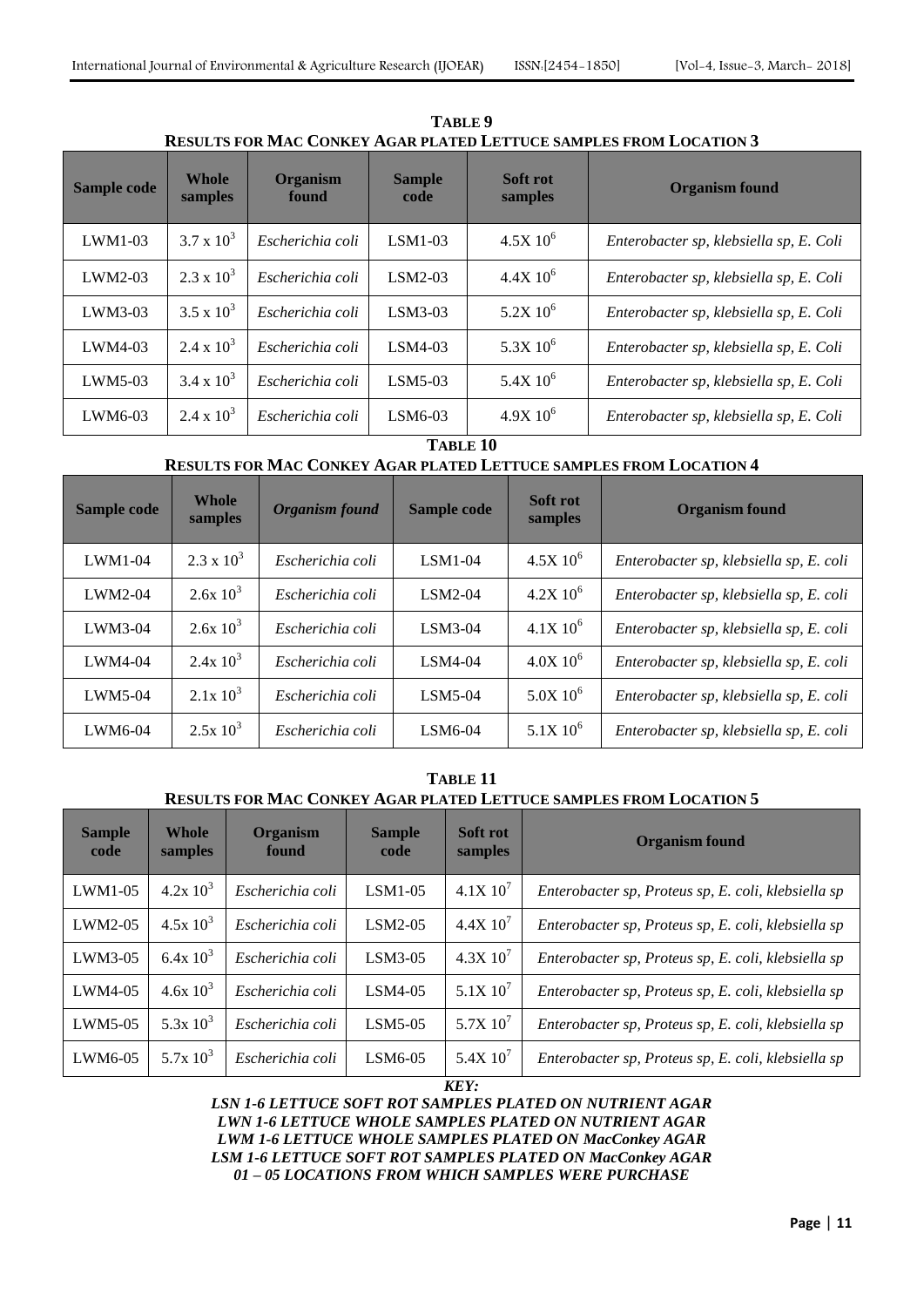| <b>Isolate</b><br>code | <b>Grams</b><br>reaction | <b>Cell</b><br>morphology | Oxidase                  | <b>Catalase</b> | <b>Citrate</b>           | <b>Starch</b><br>hydrolyses | <b>Spore</b><br>test | $H_2S$                   | <b>MR</b>                | <b>VP</b>                | <b>Indole</b>            | <b>Sucrose</b> | Lactose                  | <b>Motility</b>          | <b>Maltose</b>           | <b>Mannitol</b> | Probable<br>genera   |
|------------------------|--------------------------|---------------------------|--------------------------|-----------------|--------------------------|-----------------------------|----------------------|--------------------------|--------------------------|--------------------------|--------------------------|----------------|--------------------------|--------------------------|--------------------------|-----------------|----------------------|
|                        | $\overline{\phantom{a}}$ | Rods                      | $+$                      | $+$             | $+$                      | $\overline{\phantom{a}}$    | $\sim$               | $\overline{\phantom{a}}$ | $\overline{\phantom{a}}$ | $\sim$                   | $+$                      | A/G            | A/G                      | $+$                      | A                        | $\sim$          | Pseudomonas<br>sp    |
|                        | $\overline{\phantom{a}}$ | Rods                      | $\overline{\phantom{a}}$ | $+$             | $\sim$                   |                             | $\sim$               | $\sim$                   | $\overline{+}$           | $\overline{\phantom{a}}$ | $+$                      | A/G            | $\overline{\phantom{a}}$ | $+$                      | $\overline{\phantom{a}}$ | A               | Escherischia<br>coli |
|                        | $\overline{\phantom{a}}$ | Rods                      | $\sim$                   | $+$             | $\overline{\phantom{a}}$ | $\overline{\phantom{a}}$    | $\sim$               | $+$                      | $\overline{\phantom{a}}$ | $\sim$                   | Neg                      | A/G            | $\overline{\phantom{a}}$ | $\overline{\phantom{a}}$ | $\overline{\phantom{a}}$ | $\sim$          | Proteus sp           |
|                        | $+$                      | Rods                      | $\sim$                   | $+$             | $+$                      | $+$                         | $+$                  | $\overline{\phantom{a}}$ | $\overline{\phantom{a}}$ | $\sim$                   | $\sim$                   | A/G            | $\overline{\phantom{a}}$ | $+$                      | $\overline{\phantom{a}}$ | A               | Bacillus sp          |
|                        | $\sim$                   | Rods                      | $\overline{\phantom{a}}$ | $+$             | $+$                      | $\overline{\phantom{a}}$    | $\sim$               | $\overline{\phantom{a}}$ | $\overline{\phantom{a}}$ | $+$                      | $\overline{\phantom{a}}$ | A              | $\overline{\phantom{a}}$ | $\overline{\phantom{a}}$ | А                        | A               | Klebsiellasp         |
|                        | $\overline{\phantom{a}}$ | Rods                      | $\sim$                   | $+$             | $+$                      | $\overline{\phantom{a}}$    | $+$                  | $\overline{\phantom{a}}$ | $+$                      | $+$                      | $\sim$                   | A              | A                        | $+$                      | $\overline{\phantom{a}}$ | A               | Enterobactersp       |

**TABLE 12 BIOCHEMICAL CHARACTERIZATION OF BACTERIA ISOLATES FROM LETTUCE** 

*Note: +, Positive, -,Negative, A,acid production, G, gas production.*

## **IV. DISCUSSION**

There is an increasing consciousness of what people consume in the world today. This is because people tend to associate some food with health conditions after consumption or in later years of their life (Oriakpono, et *al*., 2011). This study evaluates the bacteriological quality of some vegetables sold in Benin metropolis, which were tagged locations 1,2,3,4 and 5 (representing the five market location).

Lettuce samples gotten from the five locations in Benin City had significant growth of microorganisms, but the microbial load of lettuce samples gotten from some locations where higher than the others, this may pose a threat to the health of regular consumers. Soft rot samples had higher bacterial counts than whole samples as shown in table 7 and 11. The total viable count of soft rot lettuce samples were in the range of 2.1x 10<sup>7</sup> to 5.7x10<sup>7</sup> cfu/g while whole samples had its total viable count as  $2.0x10<sup>3</sup>$  to  $6.4x10^{3}$ cfu/g.

A total number of six genera of microorganisms were isolated from lettuce samples which include *Pseudomonas spp* (23%), *Bacillus spp*(4%), *Enterobacterspp* (23%), *Klebsiellaspp* (23%), *Escherichia coli* (23%) and *Proteus spp* (4%). The variation of microorganism isolated from lettuce may be due to the fact that lettuce is a creeping crop. The other possible reason for this variation may be due to harvesting, transportation, storage and during the vending process.